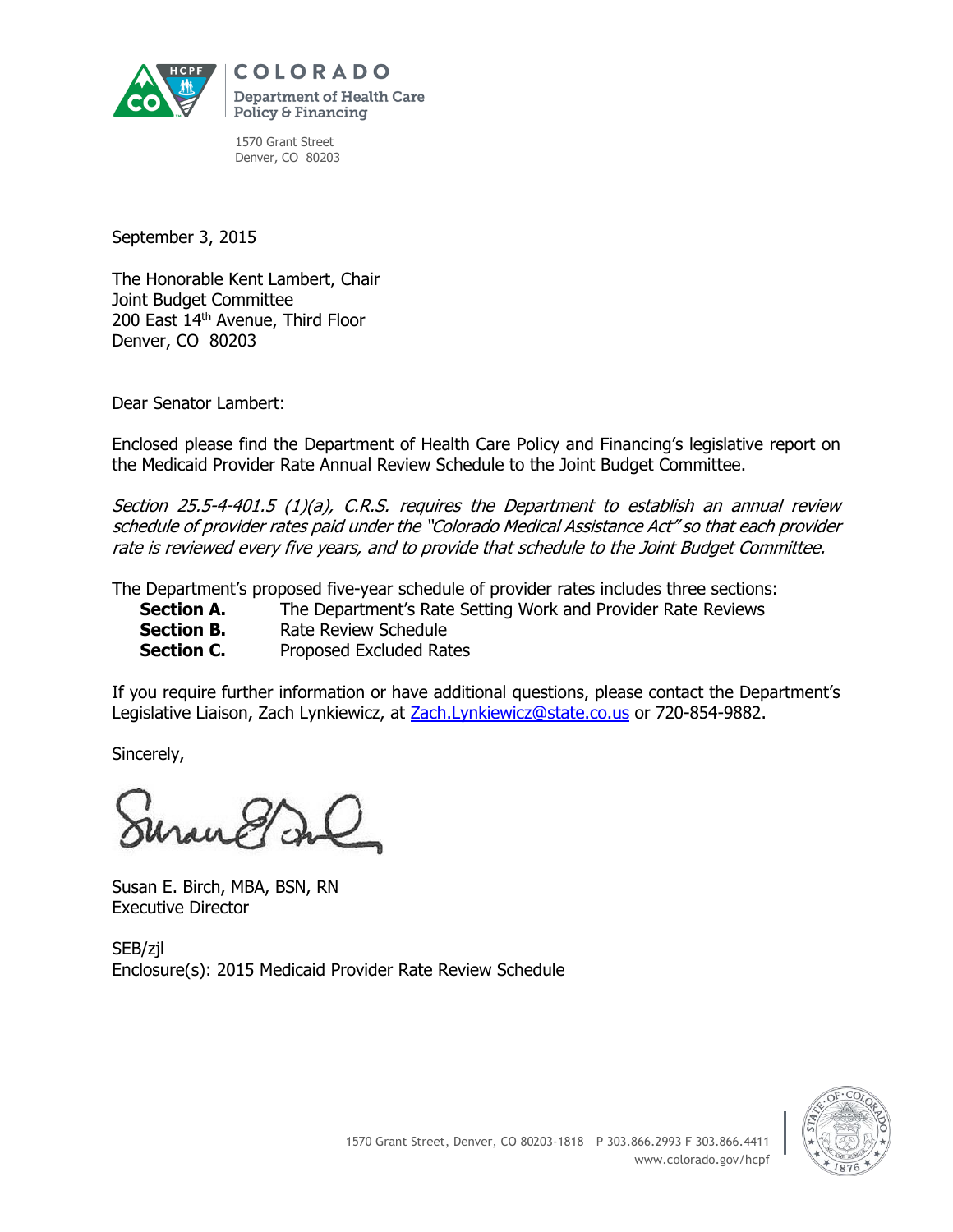Cc: Representative Millie Hamner, Vice-chair, Joint Budget Committee Representative Bob Rankin, Joint Budget Committee Representative Dave Young, Joint Budget Committee Senator Kevin Grantham, Joint Budget Committee Senator Pat Steadman, Joint Budget Committee John Ziegler, Staff Director, JBC Eric Kurtz, JBC Analyst Henry Sobanet, Director, Office of State Planning and Budgeting Bettina Schneider, Budget Analyst, Office of State Planning and Budgeting Legislative Council Library State Library John Bartholomew, Finance Office Director, HCPF Gretchen Hammer, Health Programs Office Director, HCPF Dr. Judy Zerzan, Client and Clinical Care Office Director, HCPF Chris Underwood, Health Information Office Director, HCPF Jed Ziegenhagen, Community Living Office Director, HCPF Tom Massey, Policy, Communications, and Administration Office Director, HCPF Rachel Reiter, External Relations Division Director, HCPF Zach Lynkiewicz, Legislative Liaison, HCPF

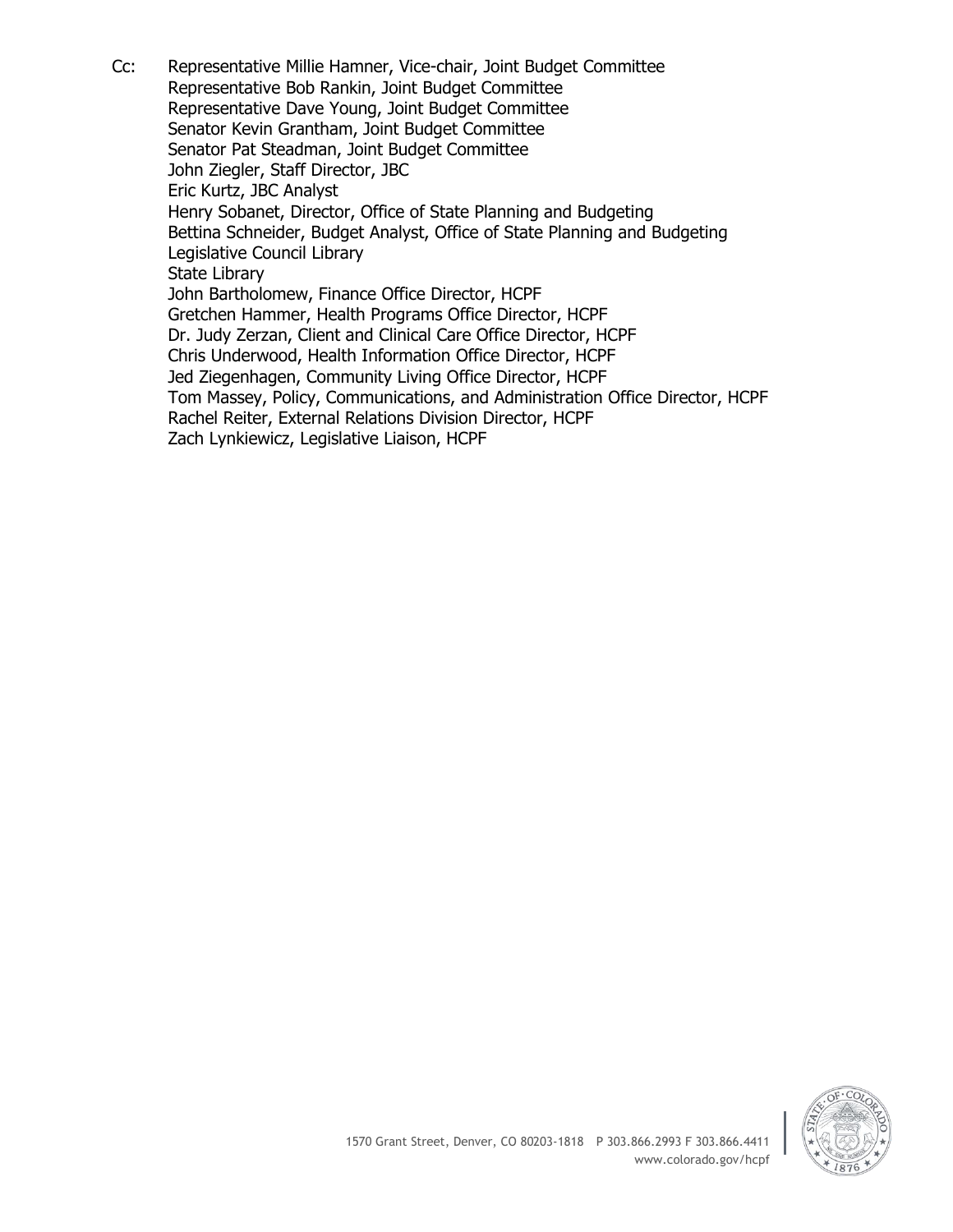# **Colorado Medicaid Five Year Provider Rate Review Schedule**

The Department of Health Care Policy and Financing (Department) oversees and operates Colorado Medicaid, Child Health Plan *Plus* (CHP+), and other public health care programs for the state of Colorado.

CRS 25.5-4-401.5 requires that the Department create a Rate Review Process and determine a schedule that ensures an analysis and reporting of each Medicaid provider rate at least every five years. The process includes an analysis of the access, service, quality, and utilization of each service subject to review. The analysis will compare the rates paid with Medicare rates, usual and customary rates paid by private pay parties and other benchmarks, and use qualitative tools to assess whether payments are sufficient to allow for provider retention and client access and to support appropriate reimbursement of high value services.

The statute establishes an Advisory Committee (Committee), appointed by the Legislature, to assist the Department in the Rate Review Process. The Advisory Committee can recommend changes to the five year schedule, review and provide input on submitted reports, and conduct public meetings to allow stakeholders the opportunity to participate in the process.

The Rate Review Process will be completed in four phases:

- **Phase 1. Develop a five-year schedule of rates to review**
- **Phase 2. Conduct analyses of and rate comparisons for rates under review that year**
- **Phase 3. Develop strategies for responding to the analyses results**
- **Phase 4. Provide annual recommendations on all rates reviewed**

The Rate Review Process aligns with proposed regulations issued by Centers for Medicare and Medicaid Services in 2011<sup>1</sup> regarding the creation of a method to monitor access to care as impacted by rate changes, particularly rate reductions.

This submission contains the Department's recommendations for Phase 1 – the development of a five year schedule of rates to review – and includes three sections:

- **Section A. The Department's Rate Setting Work and Provider Rate Reviews**
- **Section B. Rate Review Schedule**

 $\overline{\phantom{a}}$ 

**Section C. Proposed Excluded Rates**

# **Section A. The Department's Rate Setting Work and Provider Rate Reviews**

Although they are related, it is important to distinguish the difference between the Department's ongoing rate setting work and the new Rate Review Process. These activities are related but require separate activities. The Rate Review Process proposes a schedule to analyze and compare rates for existing providers or services every year. This effort will greatly enhance the Department's ongoing rate setting and rate update work that is required for the effective functioning of the Medicaid program. Some examples of this work include:

 Update and maintenance of provider and health plan rates throughout the year as required by applicable state and federal laws, regulations, and actuarial standards of practice

<sup>1</sup> Medicaid Program; Methods for Assuring Access to Covered Medicaid Services (May 2011) - Proposed Rule (CMS-2328-F)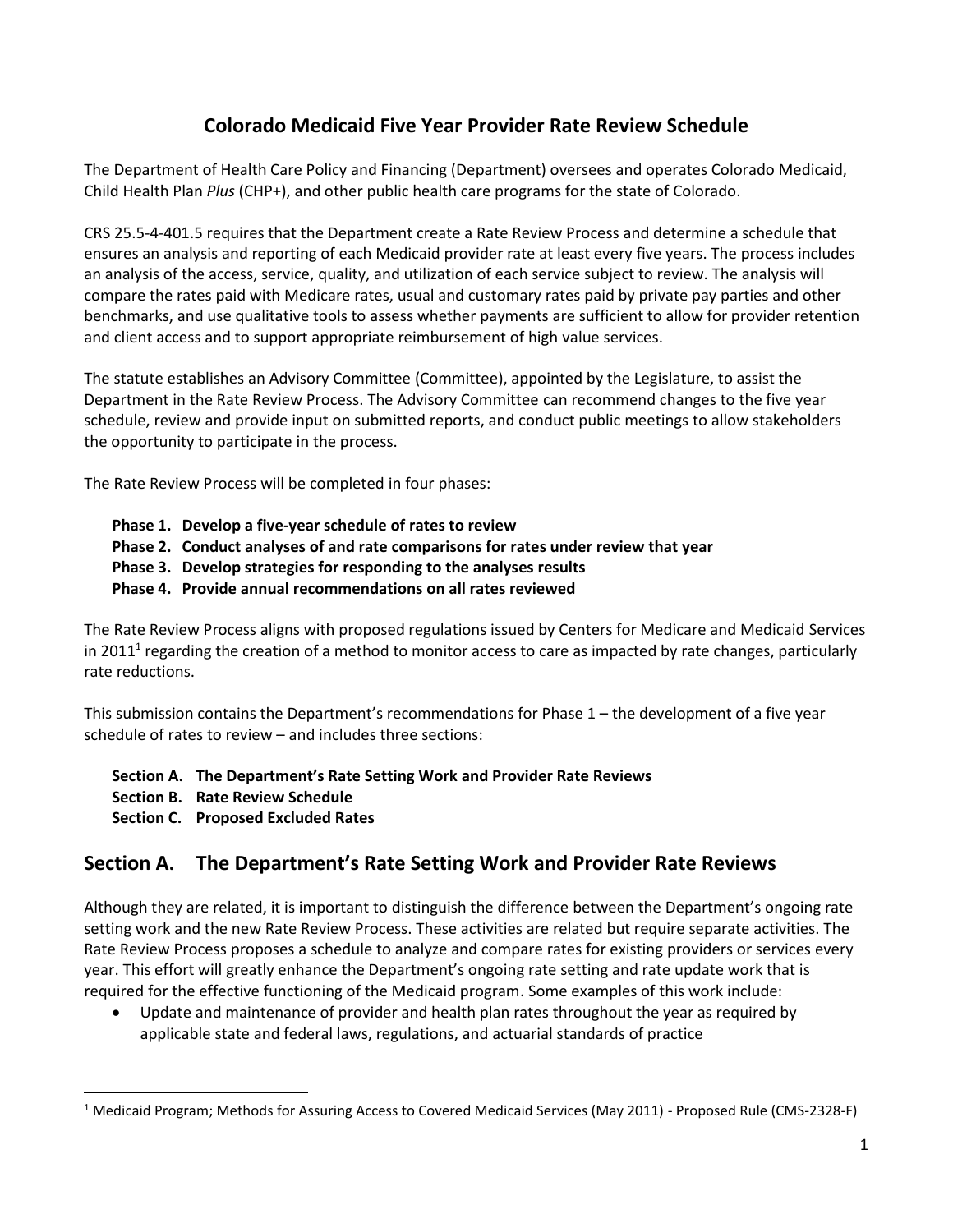- Updates for existing covered services that require the calculation of new rates when 1) components of a rate change, or 2) when the payment methodology changes (such as the replacement of a brand-name drug with a generic drug)
- The addition, redesignation, or deletion of procedure codes for an existing set of services. In these instances the rates are reviewed, and updated if necessary, while implementing relevant procedure code changes (such as when the current cost-based payment methodology used for outpatient hospital services will be replaced by a prospective payment system beginning in November 2016<sup>2</sup>. In this instance, a new base rate needs to be developed for reimbursement)
- New services and provider types that require development of a payment methodology or rate. Examples of new services offered to Medicaid beneficiaries are genetic testing, new flu vaccines, and new drugs (an example of a new provider type is non-waiver Personal Care Providers)
- Rates that need to be adjusted as a result of budgetary appropriations to the Department

The rate setting work described above focuses on a narrow and specific set of rates or services. By contrast, the Rate Review Process will provide a full analysis of access and utilization for a broader set of rates and services to determine whether Medicaid provider payments are sufficient to allow for provider retention and client access.

# **Section B. Rate Review Schedule**

Development of the five-year rate review schedule required that all services be categorized in a manner that would ensure each rate was reviewed at least once every five years. The Department's MMIS groups Medicaid services by 1) category of service and 2) sub-category of service, for claims adjudication. The Department used these categories and sub-categories to group all procedure codes to facilitate the five year review requirement. The Department then identified which of these should be included or excluded for rate review, and prioritized the included categories of service over a five year period. The resulting proposed schedule for each year is included below.

The first year of review focuses on categories of service for which the programs are clearly defined. Policies for these codes have been static, rates and their methodologies are known, and procedure codes are easily comparable to Medicare and/or other benchmarks. The Department is confident in its ability to conduct a full analysis of the recommended rates within the timeframe specified. Additionally, this strategy will allow for the identification and implementation of process improvements as the Department gains experience with annual rate reviews.

Completing the schedule for the remaining four years involved several elements including:

- The ability to align the rate review with upcoming changes to the categories of service. For example, the Home and Community Based Waiver services were placed in year two of the review to allow for alignment with recommendations for waiver modernization originally tasked to the Long Term Care Advisory Committee<sup>3</sup>.
- To the extent possible, selected categories of services were scheduled for review in sequence to the public release of relevant rate benchmarks. For example, the *American Dental Association Survey of*

 $\overline{\phantom{a}}$ 

<sup>&</sup>lt;sup>2</sup> The 3M™ Enhanced Ambulatory Patient Grouping (EAPG) System

<sup>3</sup> <https://www.colorado.gov/pacific/cdphe/advisory-meetings>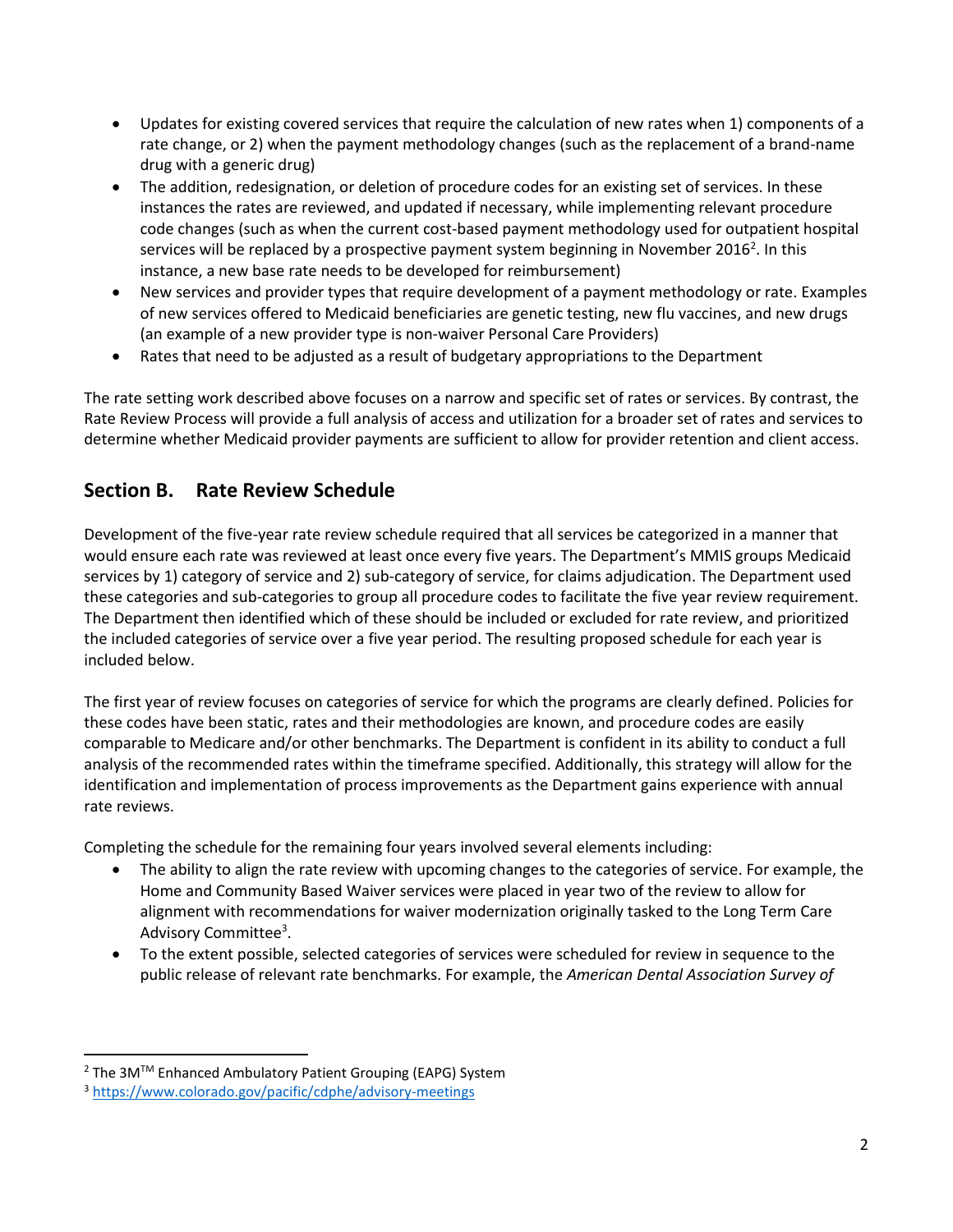*Fees<sup>4</sup>* is published on a three to four year cycle and it is a key benchmarking resource for Dental rates review.

- Categories of service were grouped for alignment of specific procedure codes to ensure the most efficient review. Physician and Surgery services are divided between two years of the rate review as they represent the largest number of codes for review. Each of the surgical procedure code sets was matched with corresponding physician services. Aligning categories of service in this manner ensures all rates in similar categories of service are reviewed in conjunction, allows identification of correlations between categories of services, and provides more robust understanding of the impact of rates across Medicaid.
- Complicated rate methodologies for specific categories of services will require additional resources for the development of an analysis and review. While a rate review of Ambulatory Surgical Centers (ASC) requires a review of only 10 rates, these rates are bundled payments composed of more than 2,000 procedure codes. Categories of service identified as having complicated or multiple rate methodologies were placed in the fourth and fifth years of review to allow the Department time to develop 1) a complete understanding of the rates and rate methodologies, and 2) a process for performing a review of these rates.
- Finally, categories of service for which the Department policy is expected to change or undergo revisions were placed in the final year of the review.

Changes by the Committees to the recommended schedule may need to be offset by moving a corresponding set of proposed rates to another year to ensure the Department's ability to complete the full set of analyses.

The proposed schedule for each year is listed by Service Type and includes the number of service codes and the number of rates. The number of codes may not always equal the number of rates. For instance, in Year One, different codes are used to designate "acute care services" within Home Health from "long-term" Home Health services, although many codes share the same rate.

| <b>Service Type</b>                             | <b>No. of Codes</b> | No. of Rates |
|-------------------------------------------------|---------------------|--------------|
| County and Brokered Non-Emergent Transportation | 17                  | 17           |
| <b>Emergency Transportation</b>                 | 12                  | 12           |
| <b>Private Duty Nursing</b>                     | 5                   | 5.           |
| Home Health                                     | 22                  | 10           |
| Pathology and Laboratory                        | 1,515               | 1,515        |
| Physician Administered Drugs (J Codes)          | 743                 | 743          |
| <b>Total</b>                                    | 2.314               | 2.302        |

## **Year One (December 2015 – May 2016)**

 $\overline{\phantom{a}}$ 

<sup>4</sup> The 2013 survey results are located at [http://www.ada.org/en/science-research/health-policy-institute/dental](http://www.ada.org/en/science-research/health-policy-institute/dental-statistics/fees-for-dental-procedures)[statistics/fees-for-dental-procedures.](http://www.ada.org/en/science-research/health-policy-institute/dental-statistics/fees-for-dental-procedures)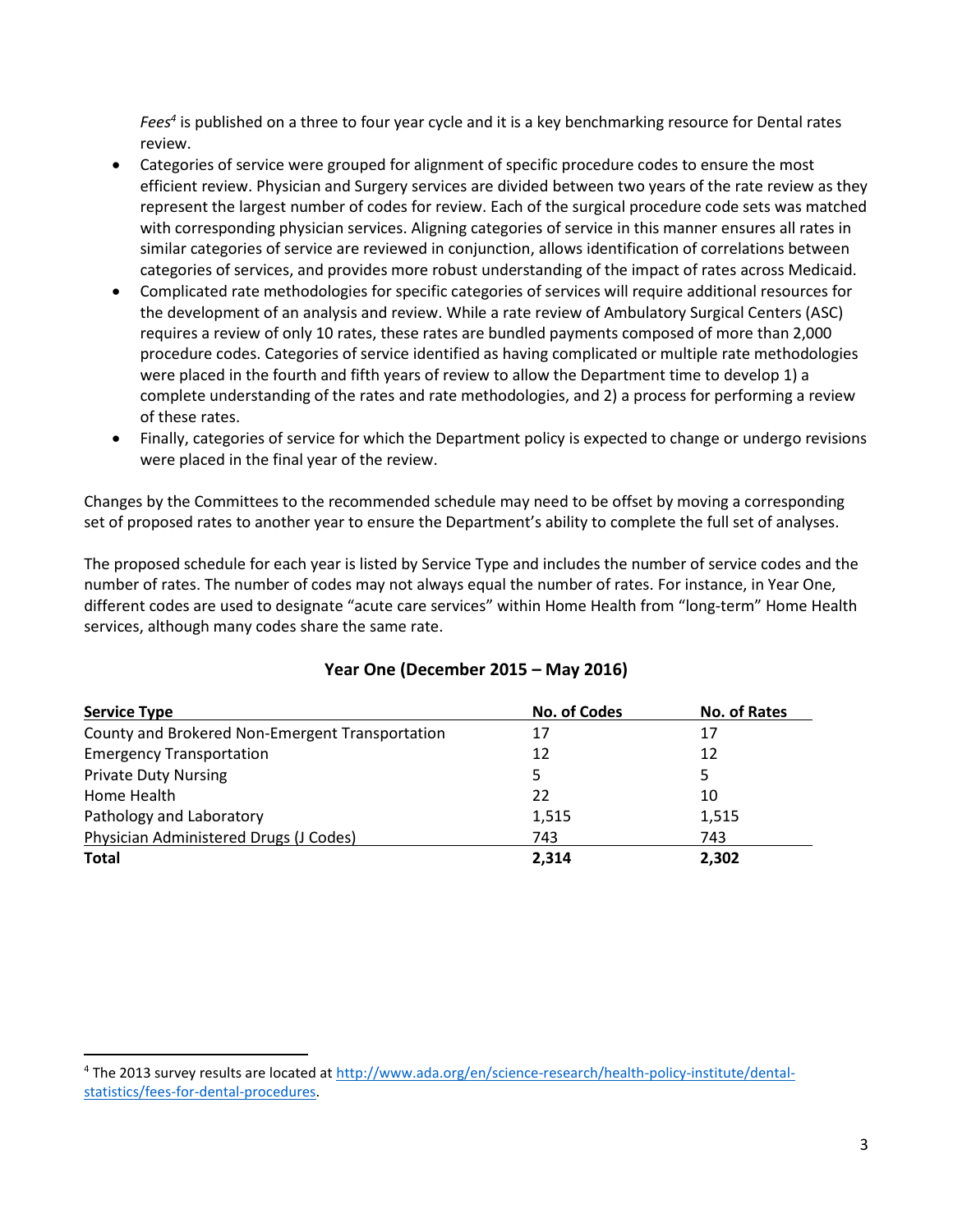| Year Two (June 2016 – May 2017) |
|---------------------------------|
|---------------------------------|

| 204<br>186<br>HCBS waiver for Persons with Spinal Cord Injury<br>3<br>32<br>22<br>HCBS for Person with Brain Injury<br>50<br><b>HCBS Children's Extensive Supports</b><br>20<br>4<br>HCBS Children's Habilitative Residential Program<br>9<br>27<br>5<br><b>HCBS Children with Autism</b><br>4<br>HCBS waiver for Persons with Developmental Disability<br>13<br>66<br>HCBS for Person who are Elderly, Blind Disabled<br>28<br>21<br><b>HCBS Community Mental Health Supports</b><br>16<br>0<br>HCBS Children with Life Limiting Illness<br>9<br>10<br><b>HCBS Supported Living Services waiver</b><br>27<br>20<br><b>HCBS Children's waiver</b><br>$\overline{2}$<br>$\overline{2}$<br>326<br>326<br>4,483<br>4,483<br>494<br>494<br><b>Integumentary Systems</b><br>Musculoskeletal Systems<br>1,658<br>1,658<br><b>Respiratory Systems</b><br>405<br>405<br>Cardiovascular System<br>889<br>889<br>Digestive System<br>1,037<br>1,037<br>495<br>495<br>29<br><b>ESRD and Dialysis Treatments</b><br>29<br>Gastroenterology<br>21<br>21<br>86<br>86<br>Ophthalmology<br>91<br>Ear, Nose, Throat (including Speech)<br>91<br>Cardiology<br>175<br>175<br>Vascular<br>27<br>27<br>Respiratory<br>54<br>54<br><b>Cognitive Capabilities Assessments</b><br>12<br>12<br>1<br>1<br>5,491<br>5,509 | <b>Service Type</b>                              | No. of Codes | No. of Rates |
|-------------------------------------------------------------------------------------------------------------------------------------------------------------------------------------------------------------------------------------------------------------------------------------------------------------------------------------------------------------------------------------------------------------------------------------------------------------------------------------------------------------------------------------------------------------------------------------------------------------------------------------------------------------------------------------------------------------------------------------------------------------------------------------------------------------------------------------------------------------------------------------------------------------------------------------------------------------------------------------------------------------------------------------------------------------------------------------------------------------------------------------------------------------------------------------------------------------------------------------------------------------------------------------------------|--------------------------------------------------|--------------|--------------|
|                                                                                                                                                                                                                                                                                                                                                                                                                                                                                                                                                                                                                                                                                                                                                                                                                                                                                                                                                                                                                                                                                                                                                                                                                                                                                                 | <b>Home and Community Based Services Waivers</b> |              |              |
|                                                                                                                                                                                                                                                                                                                                                                                                                                                                                                                                                                                                                                                                                                                                                                                                                                                                                                                                                                                                                                                                                                                                                                                                                                                                                                 |                                                  |              |              |
|                                                                                                                                                                                                                                                                                                                                                                                                                                                                                                                                                                                                                                                                                                                                                                                                                                                                                                                                                                                                                                                                                                                                                                                                                                                                                                 |                                                  |              |              |
|                                                                                                                                                                                                                                                                                                                                                                                                                                                                                                                                                                                                                                                                                                                                                                                                                                                                                                                                                                                                                                                                                                                                                                                                                                                                                                 |                                                  |              |              |
|                                                                                                                                                                                                                                                                                                                                                                                                                                                                                                                                                                                                                                                                                                                                                                                                                                                                                                                                                                                                                                                                                                                                                                                                                                                                                                 |                                                  |              |              |
|                                                                                                                                                                                                                                                                                                                                                                                                                                                                                                                                                                                                                                                                                                                                                                                                                                                                                                                                                                                                                                                                                                                                                                                                                                                                                                 |                                                  |              |              |
|                                                                                                                                                                                                                                                                                                                                                                                                                                                                                                                                                                                                                                                                                                                                                                                                                                                                                                                                                                                                                                                                                                                                                                                                                                                                                                 |                                                  |              |              |
|                                                                                                                                                                                                                                                                                                                                                                                                                                                                                                                                                                                                                                                                                                                                                                                                                                                                                                                                                                                                                                                                                                                                                                                                                                                                                                 |                                                  |              |              |
|                                                                                                                                                                                                                                                                                                                                                                                                                                                                                                                                                                                                                                                                                                                                                                                                                                                                                                                                                                                                                                                                                                                                                                                                                                                                                                 |                                                  |              |              |
|                                                                                                                                                                                                                                                                                                                                                                                                                                                                                                                                                                                                                                                                                                                                                                                                                                                                                                                                                                                                                                                                                                                                                                                                                                                                                                 |                                                  |              |              |
|                                                                                                                                                                                                                                                                                                                                                                                                                                                                                                                                                                                                                                                                                                                                                                                                                                                                                                                                                                                                                                                                                                                                                                                                                                                                                                 |                                                  |              |              |
|                                                                                                                                                                                                                                                                                                                                                                                                                                                                                                                                                                                                                                                                                                                                                                                                                                                                                                                                                                                                                                                                                                                                                                                                                                                                                                 |                                                  |              |              |
|                                                                                                                                                                                                                                                                                                                                                                                                                                                                                                                                                                                                                                                                                                                                                                                                                                                                                                                                                                                                                                                                                                                                                                                                                                                                                                 | Anesthesia                                       |              |              |
|                                                                                                                                                                                                                                                                                                                                                                                                                                                                                                                                                                                                                                                                                                                                                                                                                                                                                                                                                                                                                                                                                                                                                                                                                                                                                                 | <b>Surgery</b>                                   |              |              |
|                                                                                                                                                                                                                                                                                                                                                                                                                                                                                                                                                                                                                                                                                                                                                                                                                                                                                                                                                                                                                                                                                                                                                                                                                                                                                                 |                                                  |              |              |
|                                                                                                                                                                                                                                                                                                                                                                                                                                                                                                                                                                                                                                                                                                                                                                                                                                                                                                                                                                                                                                                                                                                                                                                                                                                                                                 |                                                  |              |              |
|                                                                                                                                                                                                                                                                                                                                                                                                                                                                                                                                                                                                                                                                                                                                                                                                                                                                                                                                                                                                                                                                                                                                                                                                                                                                                                 |                                                  |              |              |
|                                                                                                                                                                                                                                                                                                                                                                                                                                                                                                                                                                                                                                                                                                                                                                                                                                                                                                                                                                                                                                                                                                                                                                                                                                                                                                 |                                                  |              |              |
|                                                                                                                                                                                                                                                                                                                                                                                                                                                                                                                                                                                                                                                                                                                                                                                                                                                                                                                                                                                                                                                                                                                                                                                                                                                                                                 |                                                  |              |              |
|                                                                                                                                                                                                                                                                                                                                                                                                                                                                                                                                                                                                                                                                                                                                                                                                                                                                                                                                                                                                                                                                                                                                                                                                                                                                                                 | <b>Physician Services</b>                        |              |              |
|                                                                                                                                                                                                                                                                                                                                                                                                                                                                                                                                                                                                                                                                                                                                                                                                                                                                                                                                                                                                                                                                                                                                                                                                                                                                                                 |                                                  |              |              |
|                                                                                                                                                                                                                                                                                                                                                                                                                                                                                                                                                                                                                                                                                                                                                                                                                                                                                                                                                                                                                                                                                                                                                                                                                                                                                                 |                                                  |              |              |
|                                                                                                                                                                                                                                                                                                                                                                                                                                                                                                                                                                                                                                                                                                                                                                                                                                                                                                                                                                                                                                                                                                                                                                                                                                                                                                 |                                                  |              |              |
|                                                                                                                                                                                                                                                                                                                                                                                                                                                                                                                                                                                                                                                                                                                                                                                                                                                                                                                                                                                                                                                                                                                                                                                                                                                                                                 |                                                  |              |              |
|                                                                                                                                                                                                                                                                                                                                                                                                                                                                                                                                                                                                                                                                                                                                                                                                                                                                                                                                                                                                                                                                                                                                                                                                                                                                                                 |                                                  |              |              |
|                                                                                                                                                                                                                                                                                                                                                                                                                                                                                                                                                                                                                                                                                                                                                                                                                                                                                                                                                                                                                                                                                                                                                                                                                                                                                                 |                                                  |              |              |
|                                                                                                                                                                                                                                                                                                                                                                                                                                                                                                                                                                                                                                                                                                                                                                                                                                                                                                                                                                                                                                                                                                                                                                                                                                                                                                 |                                                  |              |              |
|                                                                                                                                                                                                                                                                                                                                                                                                                                                                                                                                                                                                                                                                                                                                                                                                                                                                                                                                                                                                                                                                                                                                                                                                                                                                                                 |                                                  |              |              |
|                                                                                                                                                                                                                                                                                                                                                                                                                                                                                                                                                                                                                                                                                                                                                                                                                                                                                                                                                                                                                                                                                                                                                                                                                                                                                                 | <b>Targeted Case Management (DIDD)</b>           |              |              |
|                                                                                                                                                                                                                                                                                                                                                                                                                                                                                                                                                                                                                                                                                                                                                                                                                                                                                                                                                                                                                                                                                                                                                                                                                                                                                                 | <b>Total</b>                                     |              |              |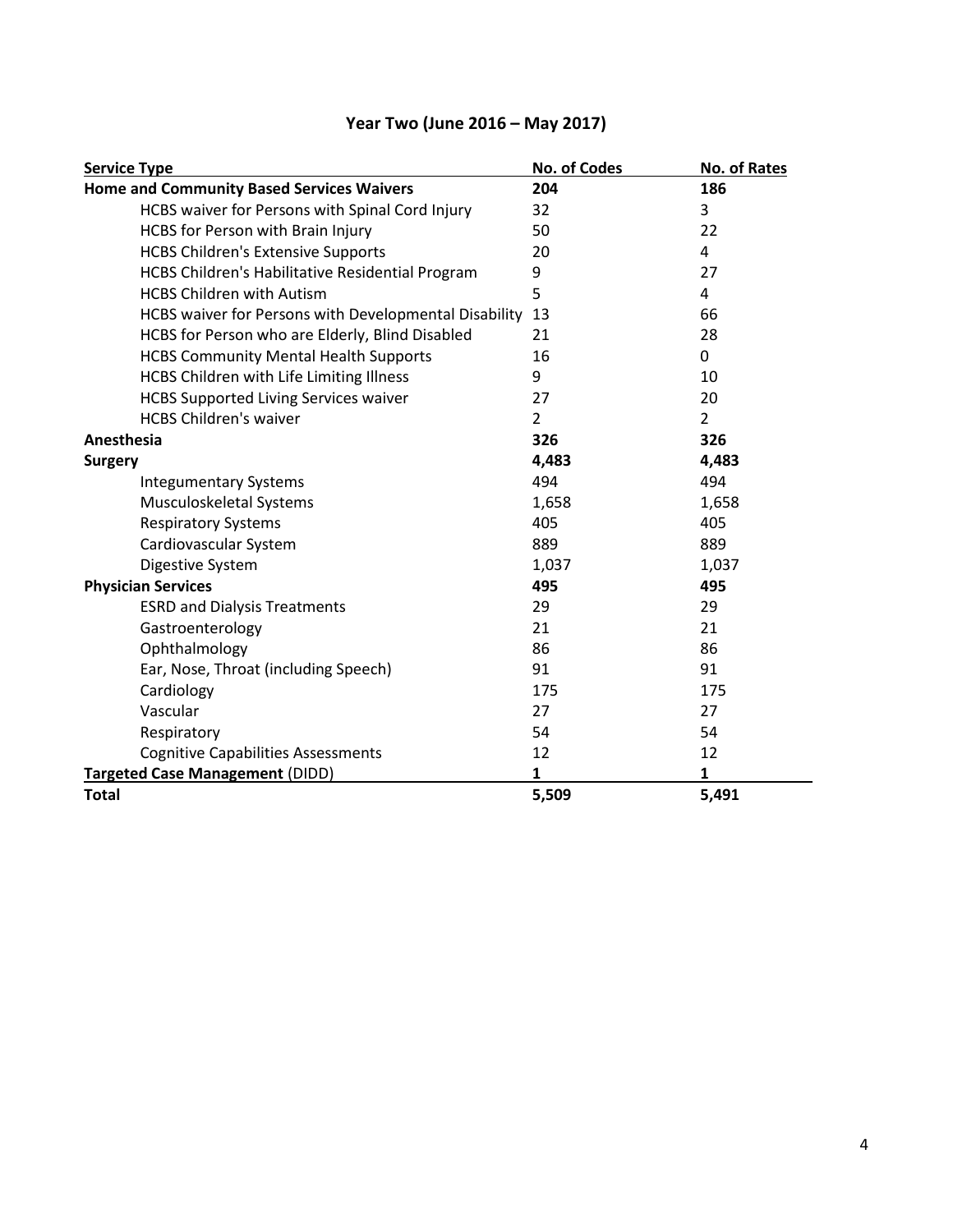| <b>Service Type</b>                        | No. of Codes | No. of Rates |
|--------------------------------------------|--------------|--------------|
| <b>Surgery</b>                             | 1,320        | 1,320        |
| <b>Urinary System</b>                      | 331          | 331          |
| Male/Female Genital System and Maternity   | 432          | 432          |
| <b>Endocrine System</b>                    | 37           | 37           |
| Nervous System                             | 520          | 520          |
| <b>Physician Services</b>                  | 1,223        | 1,223        |
| <b>Evaluation and Management</b>           | 156          | 156          |
| Radiology                                  | 675          | 675          |
| Vaccines and Immunizations                 | 110          | 110          |
| <b>Psychiatric Treatment</b>               | 35           | 35           |
| Allergy                                    | 36           | 36           |
| <b>Sleep Studies</b>                       | 5            | 5            |
| Neurology                                  | 87           | 87           |
| <b>Motion Analysis</b>                     | 2            | 2            |
| <b>Genetic Counseling</b>                  | 1            | 1            |
| <b>Health and Behavior Assessments</b>     | 6            | 6            |
| Infusions and similar products             | 40           | 40           |
| Diagnostic and Therapeutic Skin Procedures | 10           | 10           |
| Physical Therapy                           | 42           | 42           |
| <b>Treatment of Wounds</b>                 | 8            | 8            |
| <b>Miscellaneous Services</b>              | 10           | 10           |
| <b>Dental Services</b>                     | 657          | 657          |
| <b>Total</b>                               | 3,200        | 3,200        |

# **Year Three (June 2017 – May 2018)**

## **Year Four (June 2018 – May 2019)**

| <b>Service Type</b>                | <b>No. of Codes</b> | No. of Rates |
|------------------------------------|---------------------|--------------|
| <b>Ambulatory Surgical Centers</b> | 2.649               | 10           |
| <b>RCCF, TRCCF, PRTF</b>           | 22                  | 22           |
| <b>Dialysis</b>                    |                     | 84           |
| <b>Family Planning Services</b>    | 44                  | 44           |
| DME                                | 733                 | 988          |
| <b>Total</b>                       | 3,449               | 1,148        |

# **Year Five (June 2019 – May 2020)**

| <b>Service Type</b> | <b>No. of Codes</b> | No. of Rates |
|---------------------|---------------------|--------------|
| Prosthetics         | 888                 | 888          |
| Eyeglasses          | 79                  | 79           |
| Disposable Supplies | 645                 | 645          |
| <b>Total</b>        | 1,612               | 1,612        |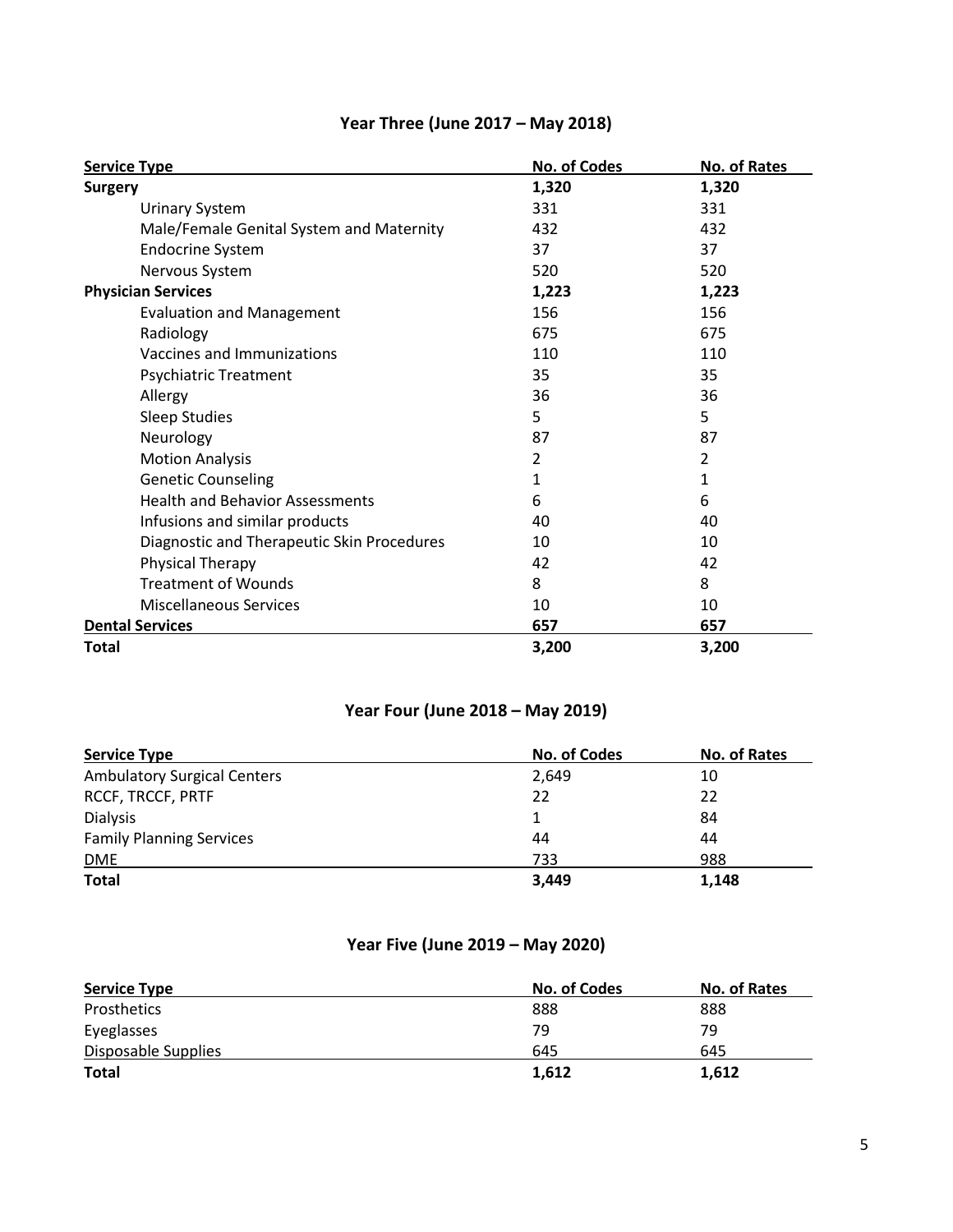The Department proposes to maintain capacity in Year Five to accommodate the need to evaluate potential new benefits, changes to the recommended schedule based on off-cycle reviews required by the Committee, newly covered benefits, and reviews required by new statutory and/or regulatory mandates.

## **Section C. Proposed Excluded Rates**

The Department is recommending a number of service categories to be excluded from the Rate Review Process when those rates are based on costs, have a regular process for updates (and that process is delineated in statute or regulation), are under a managed care plan, or are payments unrelated to a specific service rate.

## *Medicaid payer of last resort:*

Medicare crossover claims should be excluded from the rate review process because crossover claims do not reflect a payment for specific services. A Medicare crossover claim is a Medicare-allowed claim for a dual eligible or QMB-Only (Qualified Medicare Beneficiary) member sent to Medicaid for payment of coinsurance, copayment, and deductible.

## *Incentive Payments:*

Similar to crossover payments, incentive payments do not reflect a rate-based payment for services. Incentive payments are contractually-based and calculated based on providers meeting a set of quality indicators that are specific to the contracted group.

### *Contracted Plans:*

Contracted Health Maintenance Organizations (HMO) and Behavioral Health Organizations (BHO)<sup>5</sup> are reimbursed based on an annually-calculated per-member per-month or capitated rate. Capitated rates are reviewed annually by HCPF actuaries, are set in contract, and are updated for each contract renewal period. The contract includes a table of actuarially-computed rates that HCPF will pay.

### *Selected Regular Rate Setting Work:*

Inpatient Hospitals<sup>6</sup>: Inpatient rates are revised annually and are based on updated Medicare base rates with specific Medicaid cost-add-ons. The payment methodology uses Diagnosis Related Groups (DRG) weights that are updated at least every other year.

**DRG Grouper:** This is a service category that refers to the weights used for inpatient hospital services. The latest update to the weights was completed for the January 1, 2014 All Patient Refined Diagnosis Related Group (APR-DRG) implementation. The calculation of the weights involves analysis of cost, payment, and utilization of the covered inpatient services.

**Outpatient Hospital<sup>7</sup> :** Except for Transportation, payment for outpatient hospital services is based on costs. A prospective payment methodology – Enhanced Ambulatory Patient Grouping System (EAPG) - is planned for November 2016 to replace the current cost-based payment schema. Similar to inpatient hospital reimbursement, specific cost information will be included in the rate to account for cost variation across

 $\overline{a}$ 

<sup>5</sup> 10 CCR 2505-10 Section 8.205 - 8.215 - Managed Care; CRS 25.5-5-407.5. Prepaid inpatient health plan agreements; 25.5- 5-411.Medicaid community mental health services (4)b

<sup>6</sup> 10 CCR 2505-10 Section 8.300.5; CRS 25.25-4-402

<sup>7</sup> 10 CCR 2505-10 Section 8.300.6